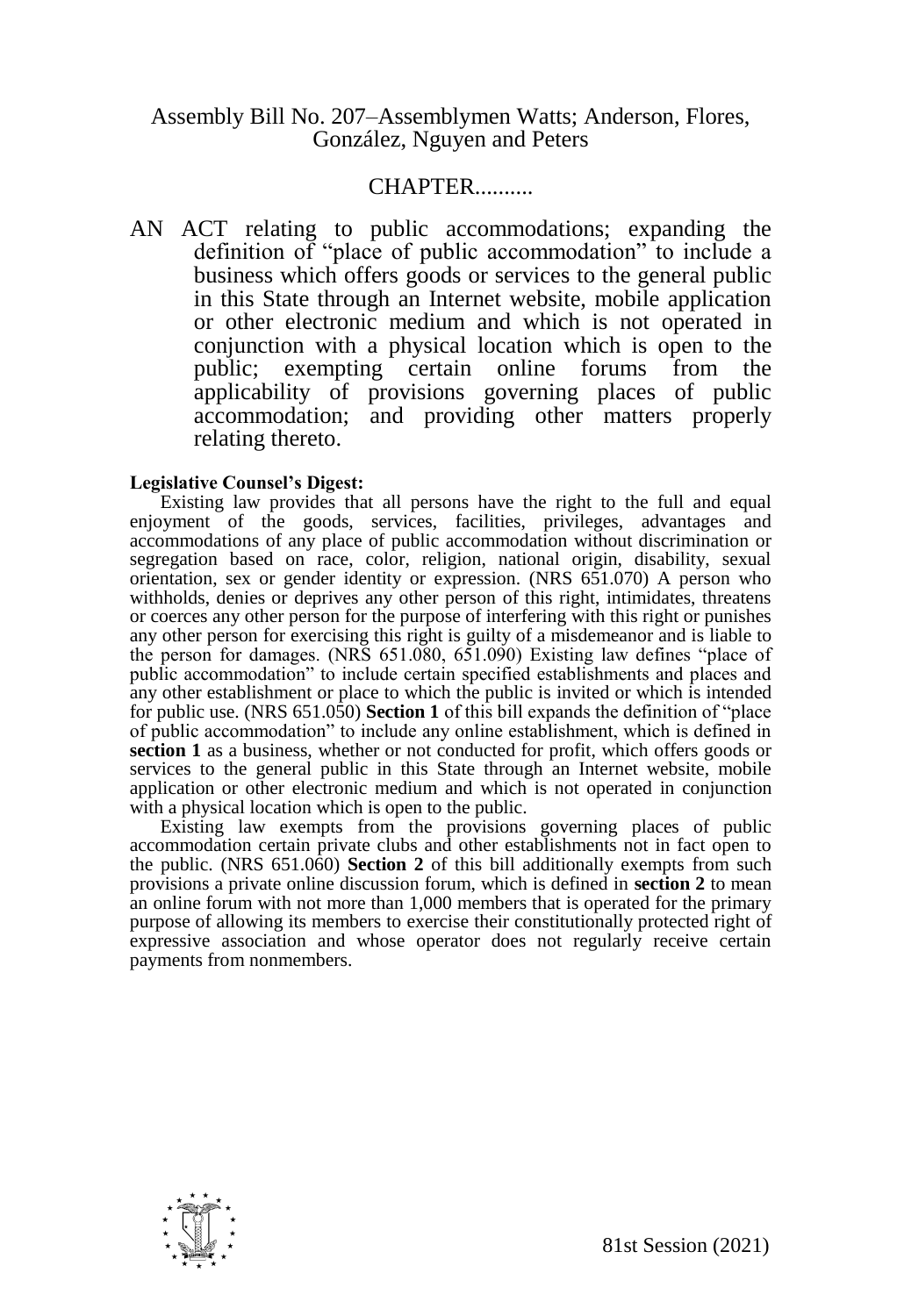## THE PEOPLE OF THE STATE OF NEVADA, REPRESENTED IN SENATE AND ASSEMBLY, DO ENACT AS FOLLOWS:

**Section 1.** NRS 651.050 is hereby amended to read as follows: 651.050 As used in NRS 651.050 to 651.110, inclusive, unless the context otherwise requires:

1. "Disability" means, with respect to a person:

(a) A physical or mental impairment that substantially limits one or more of the major life activities of the person;

(b) A record of such an impairment; or

(c) Being regarded as having such an impairment.

2. "Gender identity or expression" means a gender-related identity, appearance, expression or behavior of a person, regardless of the person's assigned sex at birth.

3. *"Online establishment" means a business, whether or not conducted for profit, which:*

*(a) Offers goods or services to the general public in this State through an Internet website, mobile application or other electronic medium; and*

*(b) Is not operated in conjunction with a physical location which is open to the public.*

*4.* "Place of public accommodation" means:

(a) Any inn, hotel, motel or other establishment which provides lodging to transient guests, except an establishment located within a building which contains not more than five rooms for rent or hire and which is actually occupied by the proprietor of the establishment as the proprietor's residence;

(b) Any restaurant, bar, cafeteria, lunchroom, lunch counter, soda fountain, casino or any other facility where food or spirituous or malt liquors are sold, including any such facility located on the premises of any retail establishment;

(c) Any gasoline station;

(d) Any motion picture house, theater, concert hall, sports arena or other place of exhibition or entertainment;

(e) Any auditorium, convention center, lecture hall, stadium or other place of public gathering;

(f) Any bakery, grocery store, clothing store, hardware store, shopping center or other sales or rental establishment;

 $\overline{g}$ ) Any laundromat, dry cleaner, bank, barber shop, beauty shop, travel service, shoe repair service, funeral parlor, office of an